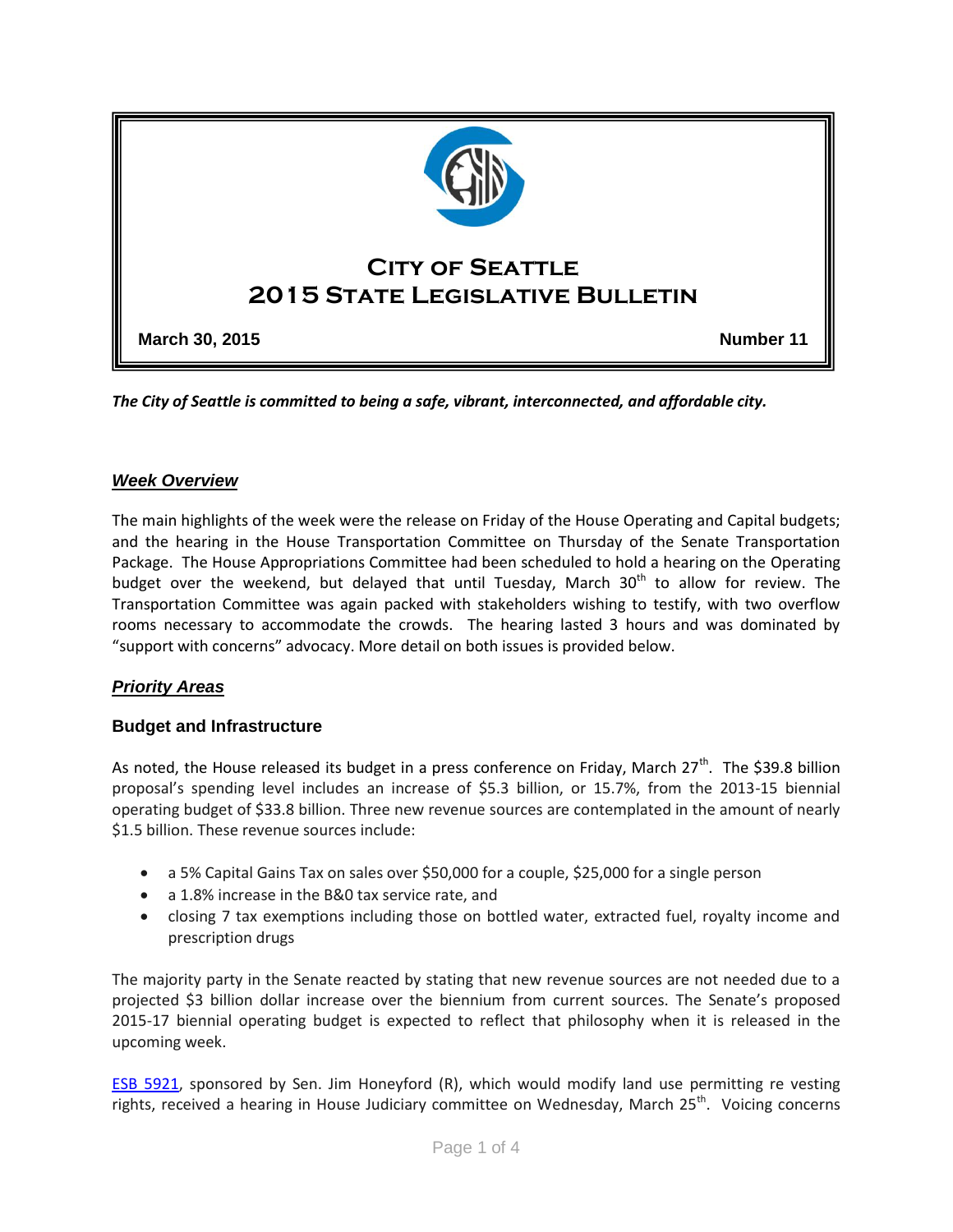with the bill in present form, representatives of the City testified to the need for more time to be given for a stakeholder process to fully negotiate an acceptable compromise.

[SB 6027,](http://app.leg.wa.gov/billinfo/summary.aspx?bill=6027&year=2015) Sen Jeanne Kohl-Welles' (D) bill to increase the motion picture incentive program was heard in a packed hearing of the Senate Ways and Means committee on Wednesday, March 25<sup>th</sup>. Kate Becker, head of the City's Office of Film and Music, joined many supporters testifying to the need for the incentive.

Also in Ways and Means that day, [SB 5665](http://app.leg.wa.gov/billinfo/summary.aspx?bill=5665&year=2015), Sen. Andy Hill's (R) reinstatement of the high-tech research and development tax incentive was heard. The companion bill, Rep. Eric Pettigrew's (D) [HB 1769,](http://app.leg.wa.gov/billinfo/summary.aspx?bill=1769&year=2015) was subsequently heard on Friday, March  $27<sup>th</sup>$  in House Finance. Testimony was generally supportive in both hearings and spoke to the increased demands in the global market for high-tech development and jobs.

## **Education**

House budget leaders announced their intention to fund education from "cradle to career", and expressed confidence that their budget would meet the legislature's obligation to meet the McCleary Decision mandate to fully fund basic education, adding \$1.4 billion to K-12 funding this cycle. This amount includes funding to address Initiative 1351, reducing classroom sizes to 17 students. Other highlights of education funding include:

- \$150 million to restore teacher COLA's
- \$227 million in Early learning; including \$114.5 million to fund the Early Start Act programs
- Freezing tuition in the state university system at current levels
- \$53 million in state need grants
- \$12.1 million to support computer science, engineering and other high demand degree programs

# **Safety Net, Housing and Health Care**

The House budget proposes \$100 million in mental health funding increases to increase bed capacity and community placement. It also appears that the House maintained current levels of funding for TANF, HEN and ABD programs. Other highlights include:

- \$80 million for the Housing Trust fund
- $\bullet$  \$20 million for low-income weatherization
- $\bullet$  \$10 million for AAA Medicaid Case Management
- \$10 million in State Food Assistance grants

The Homeless Youth Act was heard on March 24<sup>th</sup> in the Senate Human Services Committee. Rep. Ruth Kagi's (D) [2SHB 1436](http://app.leg.wa.gov/billinfo/summary.aspx?bill=1436&year=2015) would, among other things, create an Office for Homeless Youth in the Commerce Department. There was no testimony in opposition to the bill.

[ESHB 1745](http://app.leg.wa.gov/billinfo/summary.aspx?bill=1745&year=2015), Rep. Luis Moscoso's (D) Voting Rights Act legislation was heard in the Senate Government Operations and Security Committee on Wednesday, March  $23^{rd}$ ; and the hearing was carried over to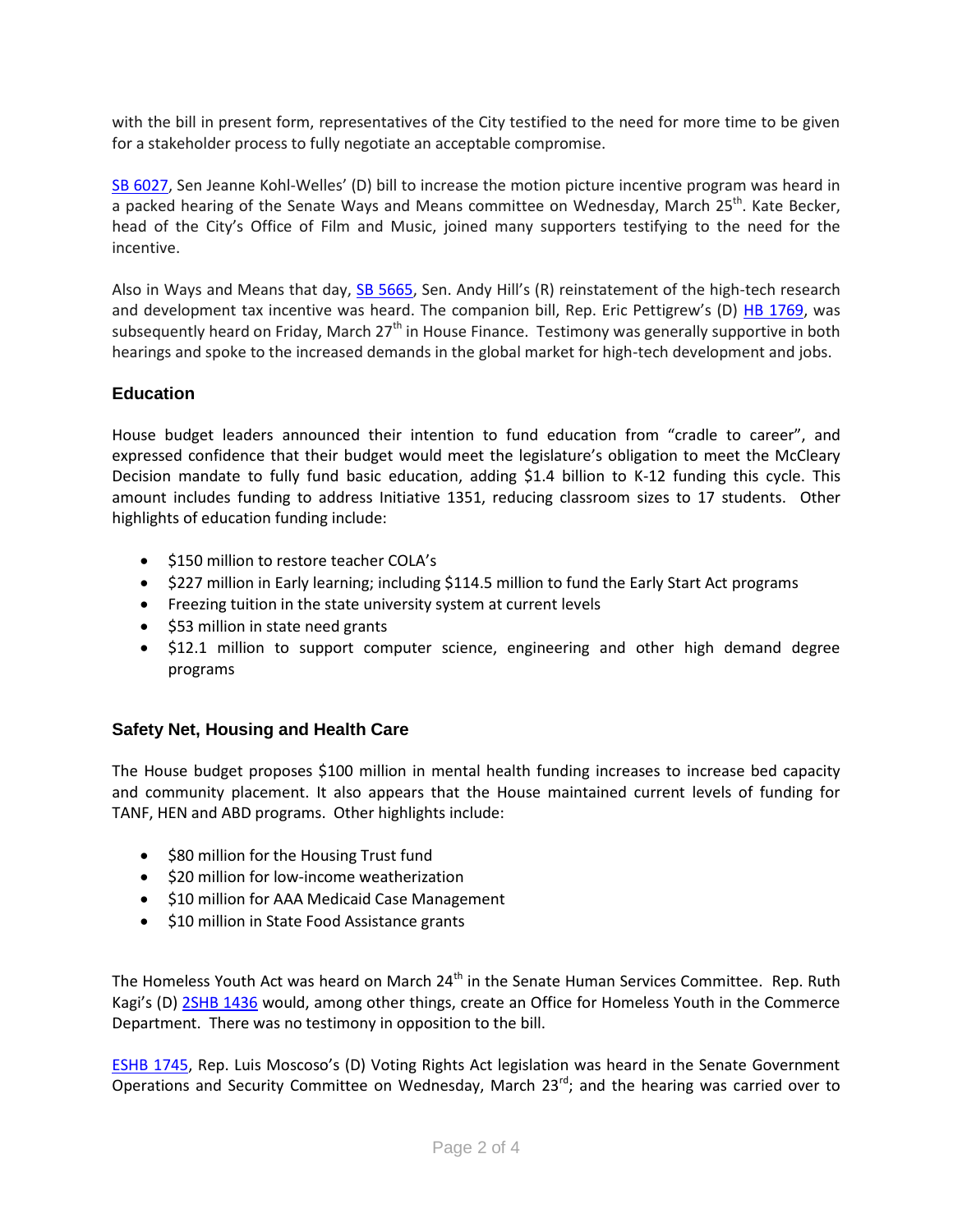Monday March 30<sup>th</sup> as the committee considered amendments. During testimony, members of the committee on both sides of the aisles expressed support for the legislation.

### **Environment**

Responding to recent natural and man-made disasters such as the Oso landslide and oil train derailments, the House budget includes \$13.7 million for oil spill preparedness and response, and \$4.6 million in LiDAR data collection, which helps assess risks of geological hazards such as landslides, earthquakes and tsunamis.

The Governor's reques[t](http://app.leg.wa.gov/billinfo/summary.aspx?bill=1472&y) legislation, **[ESHB 1472](http://app.leg.wa.gov/billinfo/summary.aspx?bill=1472&y)** to reduce toxic pollution, had a public hearing in the Senate Energy, Environment & Telecommunications Committee on Tuesday and Wednesday. The legislation, which passed the House (63-35) on March  $11<sup>th</sup>$ , authorizes and directs the Department of Ecology to select by January  $1<sup>st</sup>$ , 2018 20 priority chemicals that cause harm, in order to create Chemical Action Plans for each one. While testimony from stakeholders was strongly in favor of the legislation, multiple legislators in committee questioned why this wasn't better left to the federal government. The bill is scheduled for executive session on March  $31^{st}$ .

## **Transportation**

As noted above, the House Transportation Committee held a hearing on the proposed Senate Transportation Package. Mayor Ed Murray testified at the hearing, voicing support for full authorization of the \$15 billion dollar Sound Transit request for ST3, and for the inclusion of funding for the completion of the 520 bridge West End, the Lander St. overpass, and multimodal options. The Mayor joined others in expressing concern over provisions to exempt sales tax on transportation construction and stymieing the Governor's ability to enact clean fuel standards on vehicles. The House is expected to release its own proposal in the next two weeks.

In addition, the House plans to release a Transportation maintenance and operating budget for the 2015-17 biennium on Wednesday, April  $1<sup>st</sup>$ .

#### **Public Safety**

#### **Marijuana**

The House Appropriations committee postponed a vote on [HB 2136,](http://app.leg.wa.gov/billinfo/summary.aspx?bill=2136&year=2015) Rep. Reuven Carlyle's omnibus recreational marijuana bill, until Tuesday, March 31st.

The House budget proposal includes HB 2136's proposed \$6 million per year revenue share with jurisdictions which do not ban the sale of marijuana.

#### **Other**

[2SSB 5755,](http://app.leg.wa.gov/billinfo/summary.aspx?bill=5755&year=2015) the Justice Reinvestment Act sponsored by Sen. Jim Hargrove (D), was heard in the House Public Safety committee on Tuesday, March 24<sup>th</sup>. The Governor's Office and other stakeholders testified in support of the bill's provisions to increase supervision and reduce jail terms with a goal to decrease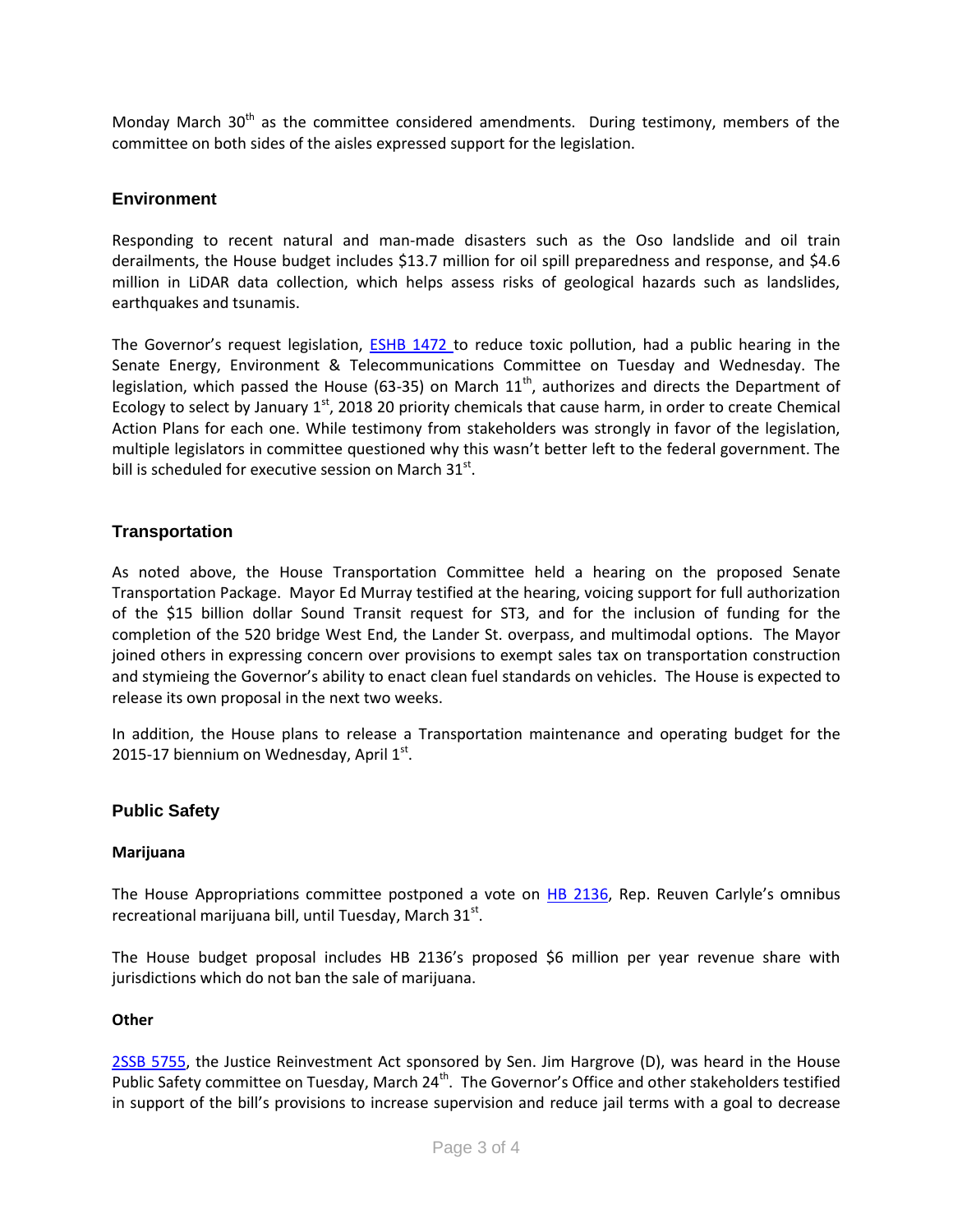recidivism of perpetrators of property crimes, while opposition stakeholders voiced concerns over funding.

# *Looking Ahead*

All things budget is the anticipated theme of the week, as the Capital Budget is heard on Monday, March  $30<sup>th</sup>$  and the House Budget receives a hearing on Tuesday the  $31<sup>st</sup>$ . The Senate is expected to release their proposal mid-week, and possible floor votes could come very soon.

Somewhat overshadowed by the budget rollout, however, is another important milestone on the calendar: the cutoff for bills to move out of committee. That date is Wednesday, April  $1<sup>st</sup>$ , and all nonfiscal policy bills must be voted out to remain in consideration for the session. Two bills in particular that are facing this deadline are Rep. Jessyn Farrell's (D) bill increasing the minimum wage to \$12, [HB 1355;](http://app.leg.wa.gov/billinfo/summary.aspx?bill=1355&year=2015) and Rep. Laurie Jinkins' (D) bill granting paid sick leave for all employees, [HB 1356.](http://app.leg.wa.gov/billinfo/summary.aspx?bill=1356&year=2015) Both bills will be heard on March 30<sup>th</sup> in the Senate Commerce & Labor Committee.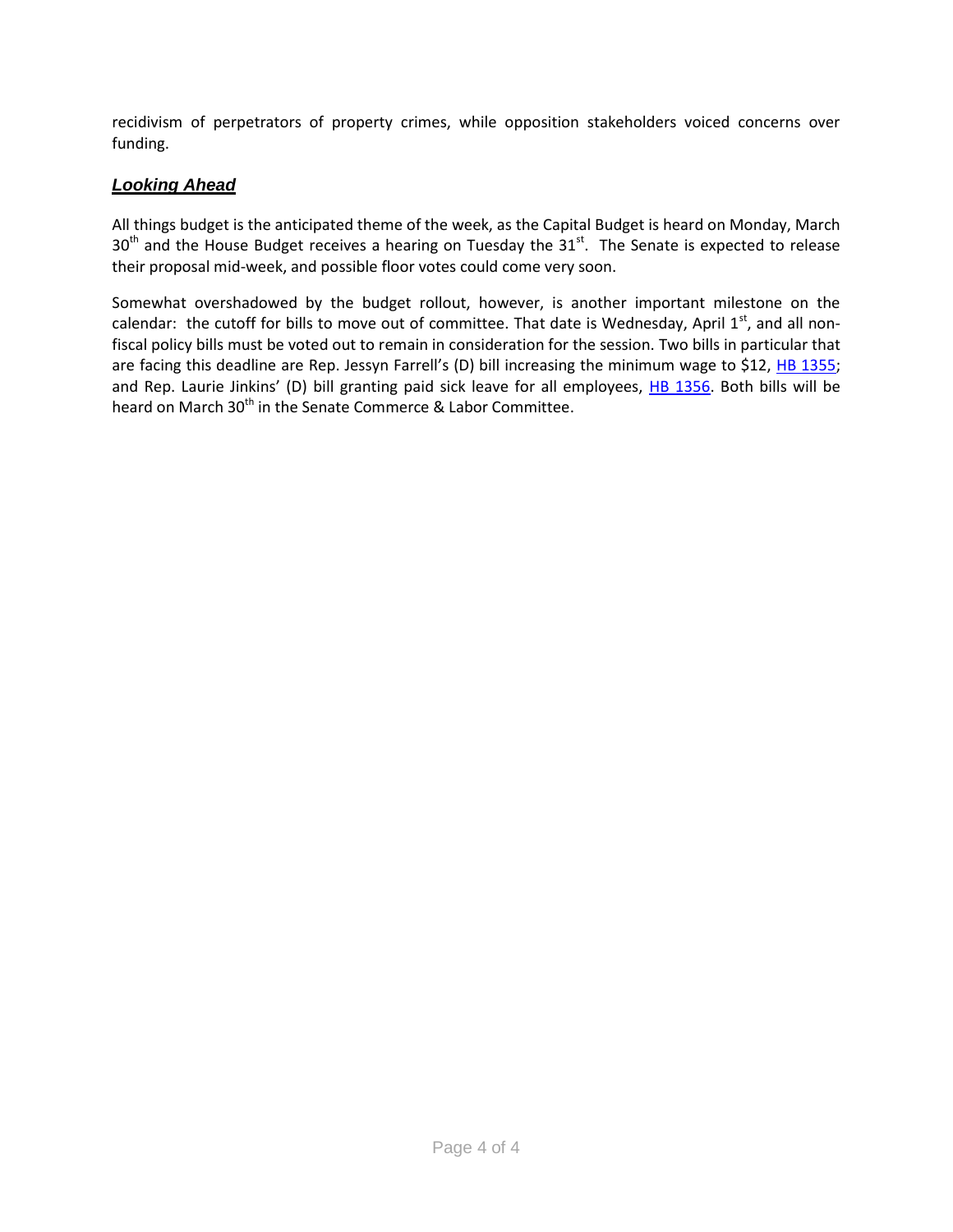# **Live Bill Status Report**

| Bill #                          | <b>Abbrev. Title</b>            | <b>Short Description</b>                                                                                   | <b>Status</b>                                                                                                                                      | Sponsor        |
|---------------------------------|---------------------------------|------------------------------------------------------------------------------------------------------------|----------------------------------------------------------------------------------------------------------------------------------------------------|----------------|
| <b>SHB 1068</b><br>(SB 5225)    | Sexual assault exam<br>kits     | Concerning sexual assault examination kits.                                                                | Mar 16 Public hearing in the Senate<br>Committee on Law & Justice. Not yet<br>scheduled for executive session.                                     | Orwall         |
| <b>ESHB 1093</b>                | Unmanned aircraft               | Concerning unmanned aircraft.                                                                              | Mar 23 Public hearing in the Senate<br>Committee on Law & Justice. Not yet<br>scheduled for executive session                                      | Morris         |
| <b>E2SHB 1174</b><br>(SB 5684)  | Flame retardants                | Concerning flame retardants.                                                                               | Mar 17 Public hearing in the Senate<br>Committee on Energy and<br>Environment & Telecommunications.<br>Not yet scheduled for executive<br>session. | Van De<br>Wege |
| <b>SHB 1223</b>                 | Lodging tx/workforce<br>housing | Allowing the use of lodging taxes for financing workforce<br>housing.                                      | Public Hearing in Human Services,<br>Mental Health & Housing (Senate) on<br>3/30 @ 10:00am                                                         | Springer       |
| <b>SHB 1238</b>                 | Affordable tuition<br>planning  | Concerning affordable tuition planning.                                                                    | Mar 17 Public hearing in the Senate<br>Committee on Higher Education. Not<br>yet scheduled for executive session.                                  | Pollet         |
| <b>SHB 1240</b><br>(SB 5908)    | Student restraint,<br>isolation | Concerning restraint or isolation of students, including<br>students with disabilities, in public schools. | Mar 19 Public hearing in the Senate<br>Committee on Early Learning & K-12<br>Education. Not yet scheduled for<br>executive session.                | Pollet         |
| <b>SHB 1257</b><br>(SB 5123)    | Tenant screening<br>reports     | Concerning tenant screening.                                                                               | Mar 9 First reading, referred to<br>Financial Institutions & Insurance. Not<br>yet scheduled for executive session.                                | Walkinshaw     |
| <b>EHB 1258</b><br>(E2SSB 5269) | Detention decision<br>review    | Concerning court review of detention decisions under<br>the involuntary treatment act.                     | Mar 23 Public hearing in the Senate<br>Committee on Human Services and<br>Mental Health & Housing. Not yet<br>scheduled for executive session.     | Walkinshaw     |
| <b>E2SHB 1276</b>               | Impaired driving                | Concerning impaired driving.                                                                               | Mar 17 Public hearing in the Senate<br>Committee on Law & Justice. Not yet<br>scheduled for executive session.                                     | Klippert       |

Bill Status Report March 28, 2015 Page 1 of 7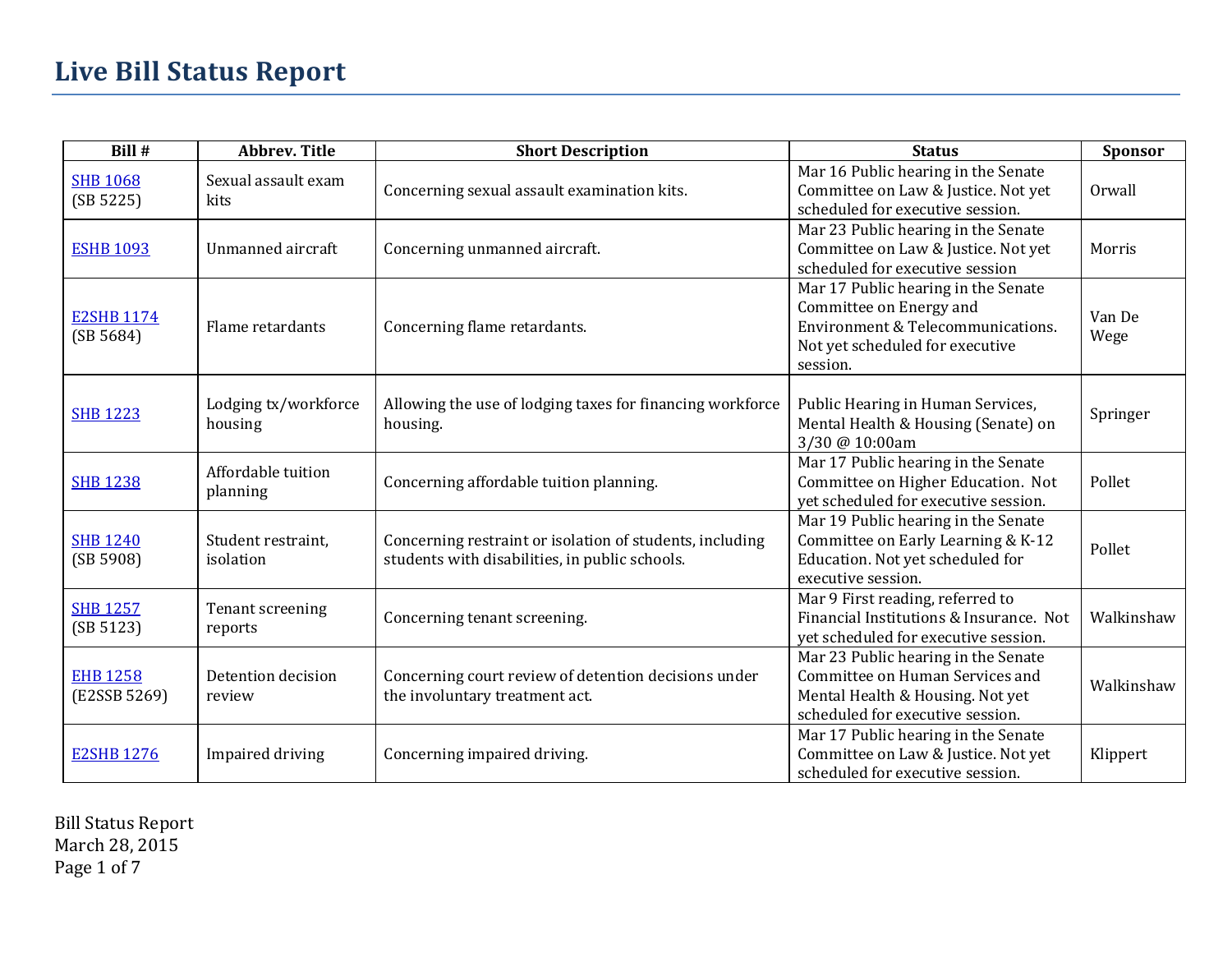| Bill #                            | <b>Abbrev. Title</b>            | <b>Short Description</b>                                                                                                                          | <b>Status</b>                                                                                                                                  | Sponsor    |
|-----------------------------------|---------------------------------|---------------------------------------------------------------------------------------------------------------------------------------------------|------------------------------------------------------------------------------------------------------------------------------------------------|------------|
| <b>SHB 1295</b><br>(SB 5437)      | Breakfast after the bell        | Concerning breakfast after the bell programs.                                                                                                     | Mar 16 Public hearing in the Senate<br>Committee on Early Learning & K-12<br>Education. Not yet scheduled for<br>executive session.            | Hudgins    |
| <b>HB 1355</b><br>(SB 5285)       | Minimum hourly wage<br>increase | Increasing the minimum hourly wage to twelve dollars<br>over four years.                                                                          | Public Hearing in Commerce & Labor<br>(Senate) on 3/30 @ 1:30pm                                                                                | Farrell    |
| <b>HB 1356</b><br>(SB 5306)       | Sick & safe<br>employment leave | Establishing minimum standards for sick and safe leave<br>from employment.                                                                        | Public Hearing in Commerce & Labor<br>(Senate) on 3/30 @ 1:30pm                                                                                | Jinkins    |
| <b>HB 1389</b><br>(SB 5181)       | State fire<br>service/disasters | Addressing the scope of state fire service mobilization<br>and ensuring compliance with existing state and federal<br>disaster response policies. | SWays & Means - Referred to Ways &<br>Means. Not yet scheduled for a public<br>hearing.                                                        | Goodman    |
| <b>ESHB 1417</b><br>(ESSB 5048)   | Water-sewer districts           | Subjecting a resolution or ordinance adopted by the<br>legislative body of a city or town to assume a water-<br>sewer district to a referendum.   | Mar 24 Public hearing in the Senate<br>Committee on Government. Not yet<br>scheduled for executive session.                                    | Takko      |
| <b>2SHB 1436</b><br>(2SSB 5404)   | Homeless youth                  | Concerning homeless youth prevention and protection.                                                                                              | Mar 24 Public hearing in the Senate<br>Committee on Human Services and<br>Mental Health & Housing. Not yet<br>scheduled for executive session. | Kagi       |
| <b>ESHB 1448</b><br>(SB 5781)     | Suicide threats,<br>response to | Providing procedures for responding to reports of<br>threatened or attempted suicide.                                                             | Mar 17 Public hearing in the Senate<br>Committee on Human Services. Not yet<br>scheduled for executive session.                                | Riccelli   |
| <b>ESHB 1449</b><br>(SB 5087)     | Oil transportation<br>safety    | Concerning oil transportation safety.                                                                                                             | Exec Session in Energy, Environment &<br>Telecommunications (Senate) on 3/31<br>@ 1:30pm                                                       | Farrell    |
| <b>E2SHB 1472</b><br>(SB 5406)    | Chemical action plans           | Concerning using chemical action plans to require safer<br>chemicals in Washington.                                                               | Exec Session in Energy, Environment &<br>Telecommunications (Senate) on 3/31<br>@ 1:30pm                                                       | Fitzgibbon |
| <b>E2SHB 1491</b><br>(E2SSB 5452) | Early care & education<br>systm | Improving quality in the early care and education<br>system.                                                                                      | SWays & Means - Referred to Ways &<br>Means. Not yet scheduled for a public<br>hearing.                                                        | Kagi       |

Bill Status Report March 28, 2015 Page 2 of 7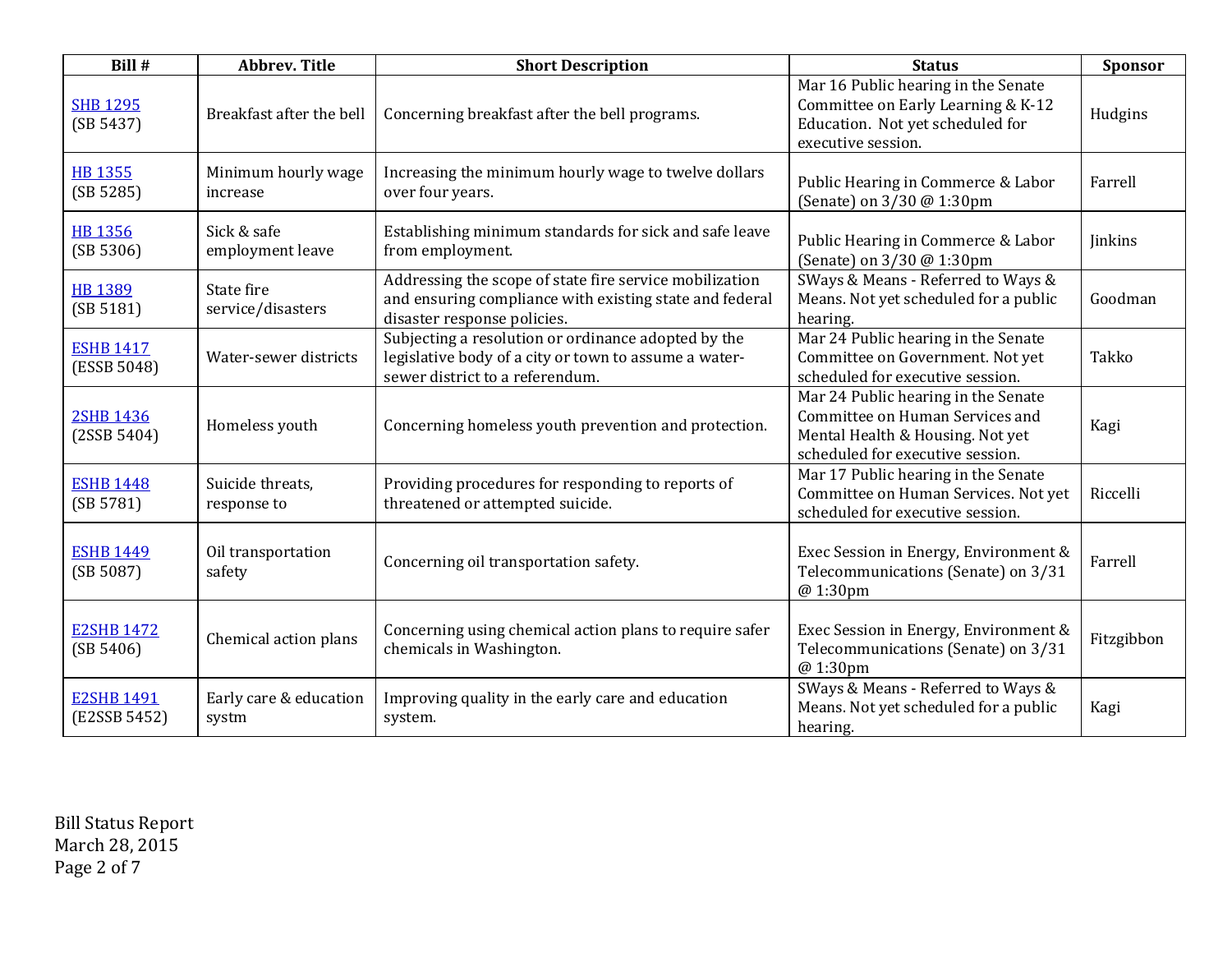| Bill #                        | <b>Abbrev. Title</b>            | <b>Short Description</b>                                                                                                                                                                  | <b>Status</b>                                                                                                                                      | Sponsor    |
|-------------------------------|---------------------------------|-------------------------------------------------------------------------------------------------------------------------------------------------------------------------------------------|----------------------------------------------------------------------------------------------------------------------------------------------------|------------|
| <b>SHB 1511</b><br>(SSB 5433) | Tribal history, culture,<br>etc | Requiring Washington's tribal history, culture, and<br>government to be taught in the common schools.                                                                                     | Mar 17 Public hearing in the Senate<br>Committee on Early Learning & K-12<br>Education. Not yet scheduled for<br>executive session.                | Ortiz-Self |
| <b>ESHB 1553</b>              | Opportunity<br>restoration      | Encouraging certificates of restoration of opportunity.                                                                                                                                   | Mar 19 Public hearing in the Senate<br>Committee on Law & Justice. Not yet<br>scheduled for executive session.                                     | Walkinshaw |
| <b>HB 1554</b>                | Children/guardians,<br>family   | Exempting information of guardians or family members<br>of children enrolled in child care, early learning, parks<br>and recreation, after-school, and youth development<br>programs.     | SRules 2 - Passed to Rules Committee<br>for second reading.                                                                                        | Stambaugh  |
| <b>ESHB 1571</b><br>(SB 5926) | Paint stewardship               | Concerning paint stewardship.                                                                                                                                                             | Mar 17 Public hearing in the Senate<br>Committee on Energy and<br>Environment & Telecommunications.<br>Not yet scheduled for executive<br>session. | Peterson   |
| <b>SHB 1576</b><br>(SB 5864)  | Annexed areas/sales &<br>use tx | Concerning sales and use tax for cities to offset<br>municipal service costs to newly annexed areas.                                                                                      | SWays & Means - First reading,<br>referred to Ways & Means. Not yet<br>scheduled for a public hearing.                                             | Fitzgibbon |
| <b>HB 1645</b><br>(SB 5573)   | E-cigarettes, vapor<br>products | Concerning youth substance use prevention associated<br>with tobacco and drug delivery e-cigarettes and vapor<br>products.                                                                | Exec Session in Commerce & Gaming<br>(House) on 3/30 @ 10:00am                                                                                     | Pollet     |
| <b>ESHB 1646</b><br>(SB 5630) | Equal pay and<br>opportunities  | Enacting the equal pay opportunity act by amending and<br>enhancing enforcement of the equal pay act and<br>protecting worker communications about wages and<br>employment opportunities. | Public Hearing in Commerce & Labor<br>(Senate) on 3/30 @ 1:30pm                                                                                    | Senn       |
| <b>HB 1647</b><br>(SB 5574)   | Reproductive health<br>care     | Concerning health plan coverage of reproductive health<br>care.                                                                                                                           | SHealth Care - First reading, referred to<br>Health Care. Not yet scheduled for a<br>public hearing.                                               | Cody       |
| <b>ESHB 1713</b>              | Mental hlth, chem<br>dependency | Integrating the treatment systems for mental health and<br>chemical dependency.                                                                                                           | Mar 23 Public hearing in the Senate<br>Committee on Human Services. Not yet<br>scheduled for executive session.                                    | Cody       |
| <b>HB 1720</b>                | Healthy housing                 | Concerning healthy housing.                                                                                                                                                               | <b>SRules 2 - Passed to Rules Committee</b><br>for second reading.                                                                                 | Robinson   |

Bill Status Report March 28, 2015 Page 3 of 7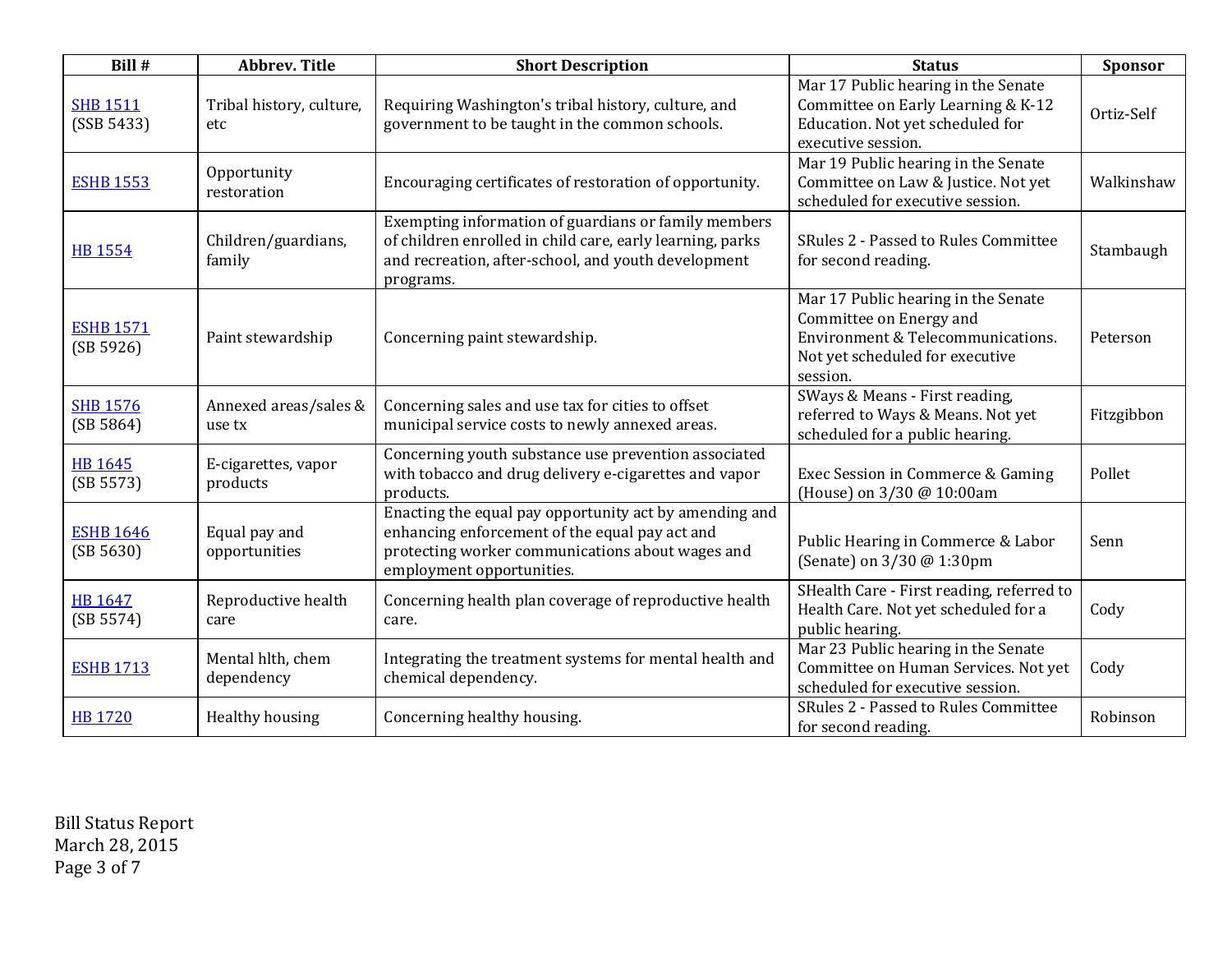| Bill #                          | <b>Abbrev. Title</b>              | <b>Short Description</b>                                                                                                              | <b>Status</b>                                                                                                                                  | Sponsor        |
|---------------------------------|-----------------------------------|---------------------------------------------------------------------------------------------------------------------------------------|------------------------------------------------------------------------------------------------------------------------------------------------|----------------|
| <b>2SHB 1735</b><br>(SSB 5740)  | Extended foster care              | Concerning extended foster care services.                                                                                             | SWays & Means - Referred to Ways &<br>Means. Not yet scheduled for a public<br>hearing.                                                        | Orwall         |
| <b>ESHB 1745</b><br>(SB 5668)   | Voting rights                     | Enacting the Washington voting rights act.                                                                                            | Public Hearing in Government<br>Operations & Security (Senate) on<br>3/30 @ 10:00am                                                            | Moscoso        |
| <b>SHB 1783</b><br>(SB 5675)    | Dual language<br>instruction      | Expanding dual language and bilingual instruction for<br>early learners through secondary students.                                   | Mar 17 Public hearing in the Senate<br>Committee on Early Learning & K-12<br>Education. Not yet scheduled for<br>executive session.            | Ortiz-Self     |
| <b>HB 1821</b><br>(SB 5710)     | For hire, limo, taxi/ind<br>ins   | Addressing industrial insurance requirements and<br>options for owners and lessees of for hire vehicles,<br>limousines, and taxicabs. | SCommerce and L - First reading,<br>referred to Commerce & Labor. Not yet<br>scheduled for a public hearing.                                   | Sullivan       |
| <b>2SHB 1916</b>                | Chem dependncy &<br>mental hlth   | Integrating administrative provisions for chemical<br>dependency and mental health.                                                   | Exec Session in Human Services,<br>Mental Health & Housing (Senate) on<br>3/30 @ 10:00am                                                       | Pollet         |
| <b>ESHB 1980</b><br>(SB 6020)   | Sunshine committee<br>rec's       | Implementing recommendations of the sunshine<br>committee.                                                                            | Mar 19 Public hearing in the Senate<br><b>Committee on Government Operations</b><br>& Security. Not yet scheduled for<br>executive session.    | Springer       |
| <b>E2SHB 2060</b><br>(SSB 5889) | Competency eval,<br>restoration   | Concerning competency evaluation and restoration<br>services.                                                                         | Mar 23 Public hearing in the Senate<br>Committee on Human Services and<br>Mental Health & Housing. Not yet<br>scheduled for executive session. | <b>Jinkins</b> |
| <b>EHB 2086</b><br>(SB 5900)    | The<br>homeless/religious<br>orgs | Prohibiting certain limitations on the hosting of the<br>homeless by religious organizations.                                         | Mar 24 Public hearing in the Senate<br>Committee on Human Services and<br>Mental Health & Housing. Not yet<br>scheduled for executive session. | McBride        |
| <b>HB 2136</b>                  | Marijuana market<br>reform T.O.   | Relating to comprehensive marijuana market reforms to<br>ensure a well-regulated and taxed marijuana market in<br>Washington state.   | <b>Exec Session in Appropriations</b><br>(House) on 3/31 @ 1:30pm                                                                              | Carlyle        |
| <b>HB 2194</b>                  | Cancer research and<br>care       | Creating a funding stream and program for cancer<br>research, prevention, and care.                                                   | Public Hearing in Technology &<br>Economic Development (House) on<br>4/1 @ 8:00am                                                              | Hunter         |

Bill Status Report March 28, 2015 Page 4 of 7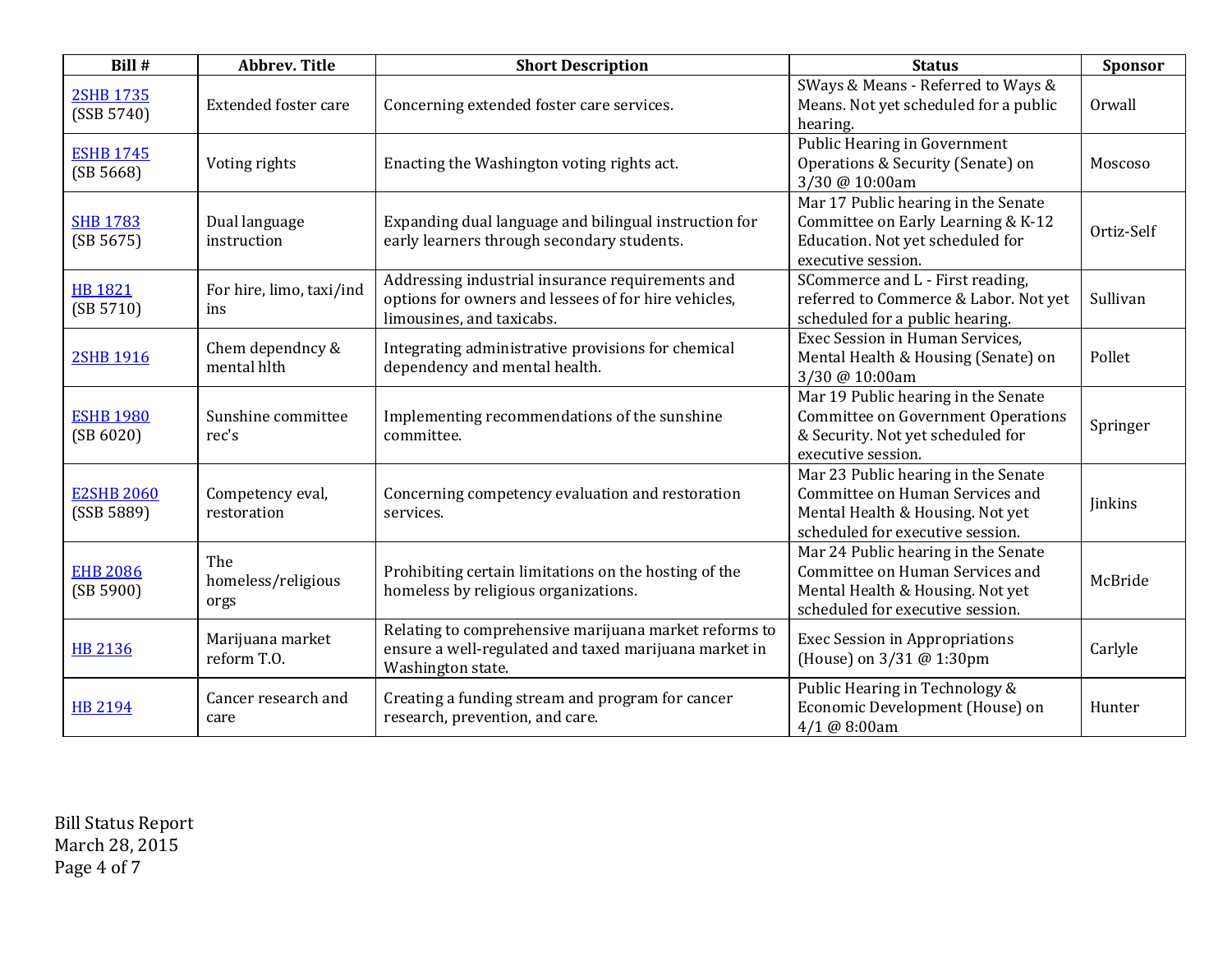| Bill #                          | <b>Abbrev. Title</b>            | <b>Short Description</b>                                                                                                                                                                                                                                                                 | <b>Status</b>                                                                                                                        | Sponsor      |
|---------------------------------|---------------------------------|------------------------------------------------------------------------------------------------------------------------------------------------------------------------------------------------------------------------------------------------------------------------------------------|--------------------------------------------------------------------------------------------------------------------------------------|--------------|
| <b>HB 2196</b><br>(SB 6083)     | Marijuana plants                | Authorizing the growing of up to six marijuana plants<br>per domicile.                                                                                                                                                                                                                   | HCommerce & Gam - First reading,<br>referred to Commerce & Gaming. Not<br>yet scheduled for public hearing.                          | <b>Blake</b> |
| <b>SSB 5012</b>                 | Industrial hemp                 | Authorizing the growing of industrial hemp.                                                                                                                                                                                                                                              | HApprops - Referred to<br>Appropriations. Not yet scheduled for a<br>public hearing.                                                 | Hatfield     |
| <b>ESSB 5048</b><br>(ESHB 1417) | Water-sewer districts           | Subjecting a resolution or ordinance adopted by the<br>legislative body of a city or town to assume a water-<br>sewer district to a referendum.                                                                                                                                          | HRules R - Referred to Rules 2 Review.                                                                                               | Chase        |
| 2SSB 5052                       | Cannabis patient<br>protection  | Establishing the cannabis patient protection act.                                                                                                                                                                                                                                        | HRules R - Referred to Rules 2 Review.                                                                                               | Rivers       |
| <b>E2SSB 5057</b>               | Hazardous material<br>transport | Concerning the safe transport of hazardous materials.                                                                                                                                                                                                                                    | Exec Session in Environment (House)<br>on 3/30 @ 10:00am                                                                             | Ericksen     |
| <b>SB 5088</b><br>(HB 1182)     | Geological hazard<br>assessment | Concerning a geological hazards assessment.                                                                                                                                                                                                                                              | HRules R - Referred to Rules 2 Review.                                                                                               | Pearson      |
| <b>ESB 5091</b>                 | Nuclear energy as alt<br>energy | Including nuclear energy in the definition of a "qualified<br>alternative energy resource" for the purposes of RCW<br>19.29A.090.                                                                                                                                                        | Mar 25 Public hearing in the House<br>Committee on Technology & Economic<br>Development. Not yet scheduled for<br>executive session. | <b>Brown</b> |
| SB 5094<br>(HB 1352)            | Hydroelectric<br>generation     | Allowing incremental electricity produced as a result of<br>efficiency improvements to hydroelectric generation<br>projects whose energy output is marketed by the<br>Bonneville power administration to qualify as an eligible<br>renewable resource under the energy independence act. | Exec Session in Technology &<br>Economic Development (House) on<br>4/1 @ 8:00am                                                      | <b>Brown</b> |
| SB 5121                         | Marijuana research<br>license   | Establishing a marijuana research license.                                                                                                                                                                                                                                               | HCOGDPA - COG - Majority; do pass<br>with amendment(s).                                                                              | Kohl-Welles  |
| <b>E2SSB 5269</b><br>(EHB 1258) | Detention decision<br>review    | Concerning court review of detention decisions under<br>the involuntary treatment act.                                                                                                                                                                                                   | HApprops - Referred to<br>Appropriations. Not yet scheduled for a<br>public hearing.                                                 | O'Ban        |
| <b>ESSB 5343</b><br>(HB 1751)   | Transit<br>construction/parking | Concerning parking impact mitigation from regional<br>transit authority facility construction.                                                                                                                                                                                           | HTrans - First reading, referred to<br>Transportation. Not yet scheduled for a<br>public hearing.                                    | Hasegawa     |

Bill Status Report March 28, 2015 Page 5 of 7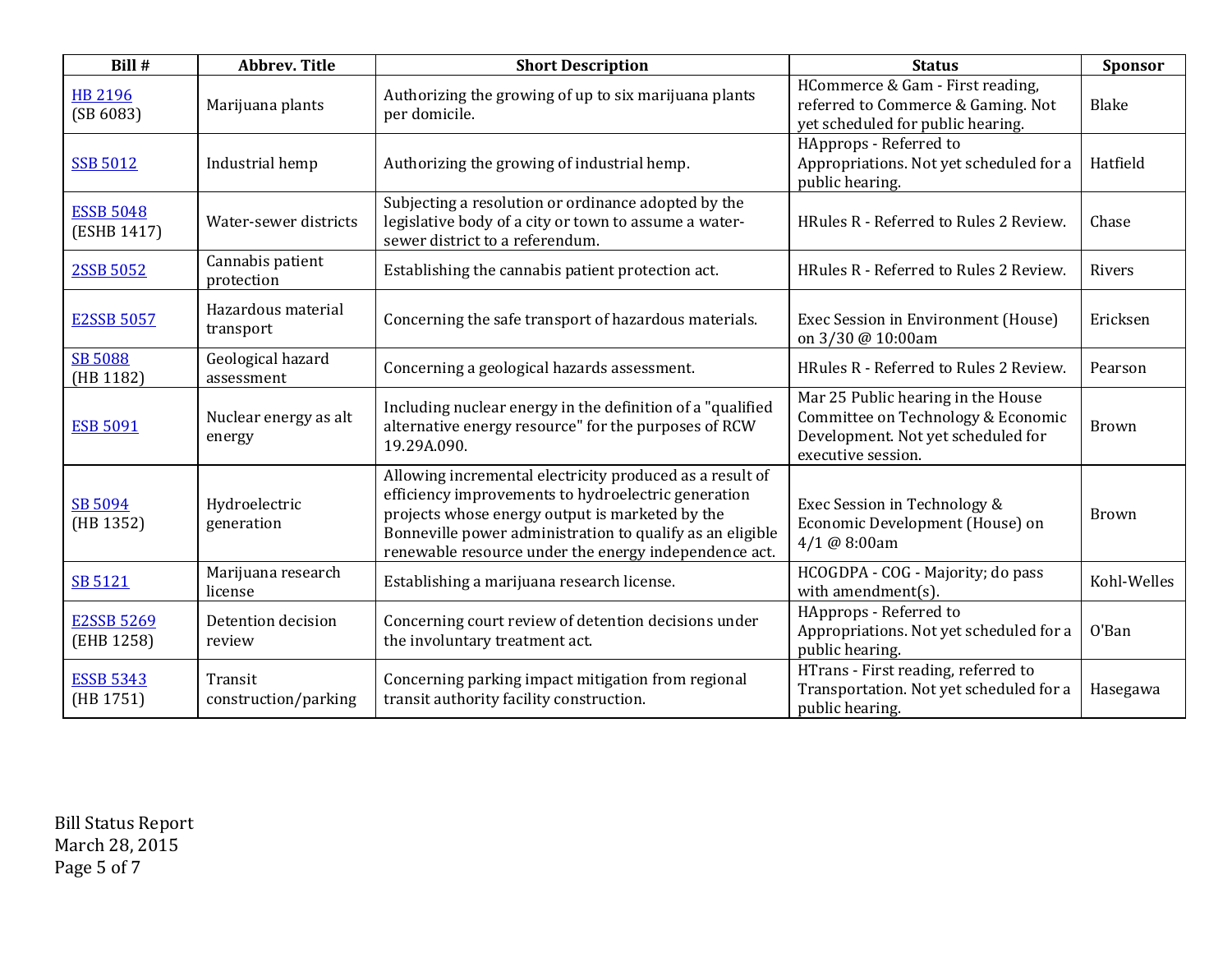| Bill #                            | <b>Abbrev. Title</b>            | <b>Short Description</b>                                                                                                                                                              | <b>Status</b>                                                                                                                                              | Sponsor       |
|-----------------------------------|---------------------------------|---------------------------------------------------------------------------------------------------------------------------------------------------------------------------------------|------------------------------------------------------------------------------------------------------------------------------------------------------------|---------------|
| SB 5396                           | Children/guardians,<br>family   | Exempting information of guardians or family members<br>of children enrolled in child care, early learning, parks<br>and recreation, after-school, and youth development<br>programs. | <b>Exec Session in State Government</b><br>(House) on 4/1 @ 8:00am                                                                                         | Roach         |
| 2SSB 5404<br>(2SHB 1436)          | Homeless youth                  | Concerning homeless youth prevention and protection.                                                                                                                                  | HELHSDP - Minority; without<br>recommendation. Majority do pass.                                                                                           | O'Ban         |
| <b>SSB 5433</b><br>(SHB 1511)     | Tribal history, culture,<br>etc | Requiring Washington's tribal history, culture, and<br>government to be taught in the common schools.                                                                                 | HCDHTDP - CDHT - Majority; do pass.                                                                                                                        | Litzow        |
| <b>E2SSB 5452</b><br>(E2SHB 1491) | Early care & education<br>systm | Improving quality in the early care and education<br>system.                                                                                                                          | Mar 26 Passed out of the House<br>Committee on Early Learning as<br>amended.                                                                               | Litzow        |
| <b>SSB 5463</b><br>(HB 1107)      | Cultural & heritage<br>programs | Concerning access to and creation of cultural and<br>heritage programs and facilities.                                                                                                | HRules R - Referred to Rules 2 Review.                                                                                                                     | Hill          |
| <b>2SSB 5486</b><br>(HB 1728)     | Parents for parents<br>program  | Creating the parents for parents program.                                                                                                                                             | HApprops - Referred to<br>Appropriations. Not yet scheduled for a<br>public hearing.                                                                       | Frockt        |
| <b>ESSB 5550</b>                  | Commercial trans.<br>providers  | Regulating providers of commercial transportation<br>services.                                                                                                                        | Public Hearing in Business & Financial<br>Services (House) on 3/31 @ 10:00am<br>Exec Session in Business & Financial<br>Services (House) on 3/31 @ 10:00am | Habib         |
| <b>SSB 5609</b><br>(HB 1378)      | Synthetic plastic<br>microbeads | Protecting waterways from pollution from synthetic<br>plastic microbeads.                                                                                                             | Mar 23 Public hearing in the House<br>Committee on Environment. Not yet<br>scheduled for executive session.                                                | <b>Bailey</b> |
| <b>SSB 5715</b>                   | Initiatives, fiscal<br>impact   | Including the contents of fiscal impact statements in the<br>ballot title for certain initiative measures.                                                                            | Mar 18 Public hearing in the House<br>Committee on State Government. Not<br>yet scheduled for executive session.                                           | Fain          |
| <b>ESSB 5735</b>                  | Carbon reduction<br>investments | Providing incentives for carbon reduction investments.                                                                                                                                | Exec Session in Technology &<br>Economic Development (House) on<br>4/1 @ 8:00am                                                                            | Ericksen      |
| <b>SSB 5740</b><br>(2SHB 1735)    | Extended foster care            | Concerning extended foster care services.                                                                                                                                             | HELHSDPA - Minority; do not pass.                                                                                                                          | Fain          |

Bill Status Report March 28, 2015 Page 6 of 7